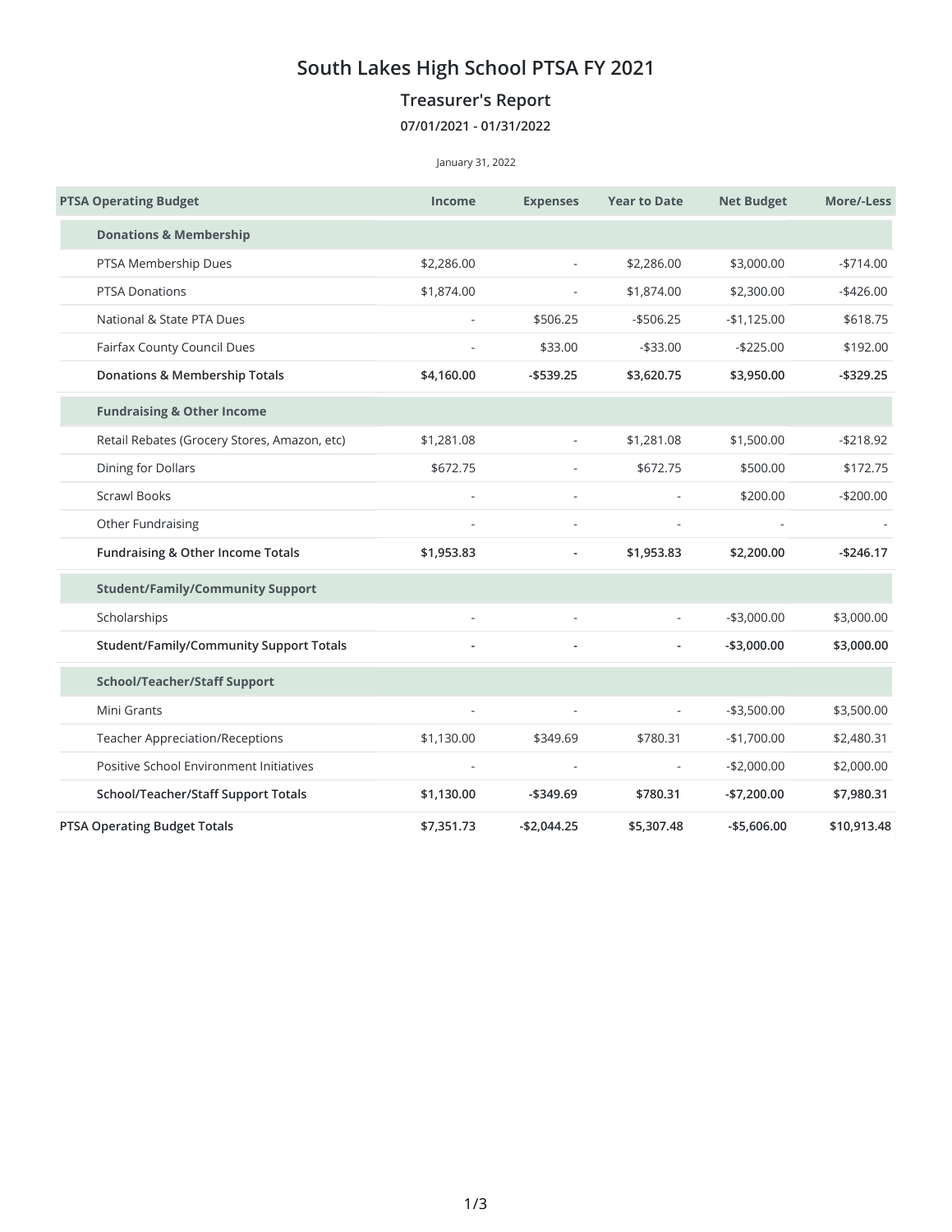| <b>PTSA Operating Budget</b>                        | <b>Income</b>            | <b>Expenses</b>                                      | <b>Year to Date</b>                                 | <b>Net Budget</b>                         | More/-Less                                    |
|-----------------------------------------------------|--------------------------|------------------------------------------------------|-----------------------------------------------------|-------------------------------------------|-----------------------------------------------|
| <b>PTA Admin</b>                                    |                          |                                                      |                                                     |                                           |                                               |
| <b>Banking Interest</b>                             | \$7.90                   | $\overline{\phantom{a}}$                             | \$7.90                                              | \$5.00                                    | \$2.90                                        |
| Insurance                                           | $\overline{\phantom{a}}$ | \$377.00                                             | $-$377.00$                                          | $-$ \$377.00                              |                                               |
| PTSA PayPal Fees                                    | $\overline{\phantom{a}}$ | \$152.52                                             | $-$152.52$                                          | $-$225.00$                                | \$72.48                                       |
| President's Fund (Discretionary)                    |                          | \$46.66                                              | $-$ \$46.66                                         | $-$200.00$                                | \$153.34                                      |
| PTA Guest Speaker Appreciation                      | $\overline{\phantom{a}}$ | \$63.13                                              | $-$ \$63.13                                         | $-$200.00$                                | \$136.87                                      |
| Office Supplies                                     |                          | \$155.40                                             | $-$155.40$                                          | $-$200.00$                                | \$44.60                                       |
| Money Minder Subscription                           | $\overline{\phantom{a}}$ | \$159.00                                             | $-$159.00$                                          | $-$159.00$                                |                                               |
| <b>Bank Fees</b>                                    |                          | \$45.61                                              | $-$ \$45.61                                         | $-$100.00$                                | \$54.39                                       |
| Website                                             | ä,                       | \$14.99                                              | $-$14.99$                                           | $-$100.00$                                | \$85.01                                       |
| Other Admin Expenses                                | \$100.00                 | \$141.00                                             | $-$41.00$                                           | $\overline{\phantom{a}}$                  | $-$41.00$                                     |
| <b>PTA Admin Totals</b>                             | \$107.90                 | $-$1,155.31$                                         | $-$1,047.41$                                        | $-$1,556.00$                              | \$508.59                                      |
| <b>PTSA Operating Budget Totals</b>                 | \$7,351.73               | $-$2,044.25$                                         | \$5,307.48                                          | $-$5,606.00$                              | \$10,913.48                                   |
| <b>Pantry Operating Budget</b>                      | <b>Income</b>            | <b>Expenses</b>                                      | <b>Year to Date</b>                                 | <b>Net Budget</b>                         | More/-Less                                    |
| <b>Pantry Donations</b>                             |                          |                                                      |                                                     |                                           |                                               |
| <b>Pantry Donations</b>                             | \$65,458.98              | $\overline{\phantom{a}}$                             | \$65,458.98                                         | \$150,000.00                              | $-$ \$84,541.02                               |
| Pantry Grants                                       | \$300.00                 | $\overline{\phantom{a}}$<br>$\overline{\phantom{0}}$ | \$300.00<br>$\overline{\phantom{a}}$<br>\$65,758.98 | \$10,500.00<br>\$5,000.00<br>\$165,500.00 | $-$10,200.00$<br>$-$5,000.00$<br>-\$99,741.02 |
| Other Pantry Income                                 |                          |                                                      |                                                     |                                           |                                               |
| <b>Pantry Donations Totals</b>                      | \$65,758.98              |                                                      |                                                     |                                           |                                               |
| <b>Pantry Fundraisers</b>                           |                          |                                                      |                                                     |                                           |                                               |
| DIYW 0.5K Sponsorships                              | \$8,125.00               |                                                      | \$8,125.00                                          | \$8,000.00                                | \$125.00                                      |
| DIYW 0.5K Additional Income (Raffle +<br>Donations) | \$961.00                 |                                                      | \$961.00                                            | \$2,000.00                                | $-$1,039.00$                                  |
| DIYW 0.5K Ticket Sales                              | \$8,536.00               |                                                      | \$8,536.00                                          | \$4,000.00                                | \$4,536.00                                    |
| DIYW 0.5K Expenses (Medals + Bibs)                  |                          | \$1,520.41                                           | $-$1,520.41$                                        | $-$1,300.00$                              | $-$220.41$                                    |
| <b>Pantry Fundraisers Totals</b>                    | \$17,622.00              | $-$1,520.41$                                         | \$16,101.59                                         | \$12,700.00                               | \$3,401.59                                    |
| <b>Pantry Expenses</b>                              |                          |                                                      |                                                     |                                           |                                               |
| Pantry Gift Cards                                   | $\overline{\phantom{a}}$ | \$35,553.83                                          | -\$35,553.83                                        | -\$48,000.00                              | \$12,446.17                                   |
| Pantry Groceries & Toiletries                       |                          | \$20,388.18                                          | $-$20,388.18$                                       | $-$ \$96,000.00                           | \$75,611.82                                   |
| Pantry Supplies (shelving, bags, etc.)              |                          | \$2,216.25                                           | $- $2,216.25$                                       | $-$3,000.00$                              | \$783.75                                      |
| Other Pantry Expenses                               | ٠                        | \$229.50                                             | $-$229.50$                                          | $-$1,000.00$                              | \$770.50                                      |
| Pantry Grant Expenditures                           |                          |                                                      |                                                     |                                           |                                               |
| Pantry PayPal Fees                                  | $\overline{\phantom{a}}$ | \$861.00                                             | $-$ \$861.00                                        | $-$ \$880.00                              | \$19.00                                       |
| <b>Pantry Expenses Totals</b>                       |                          | -\$59,248.76                                         | -\$59,248.76                                        | -\$148,880.00                             | \$89,631.24                                   |
| <b>Pantry Operating Budget Totals</b>               | \$83,380.98              | -\$60,769.17                                         | \$22,611.81                                         | \$29,320.00                               | $-$6,708.19$                                  |